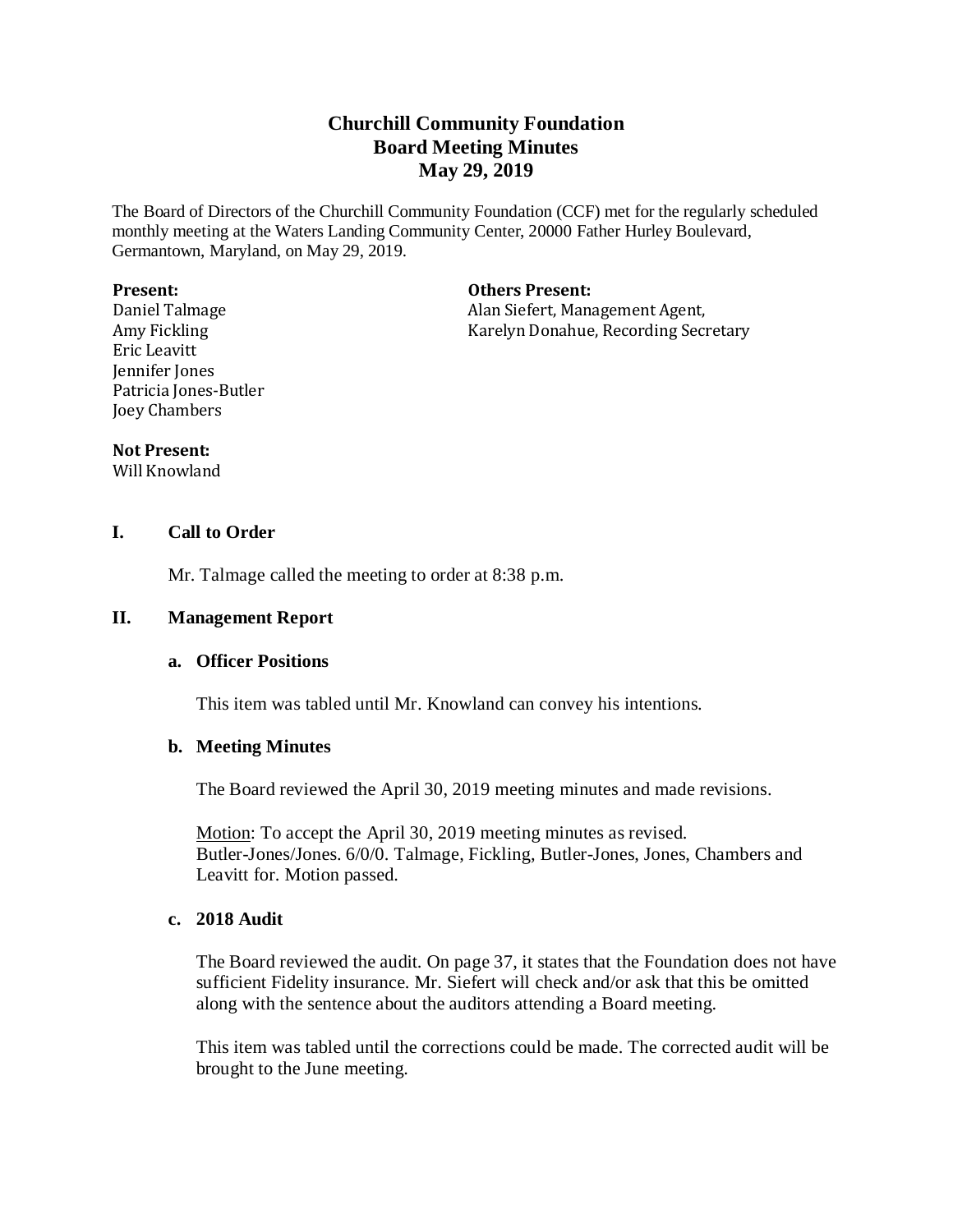### **d. Meadow Bridge**

Mr. Talmage explained the progress of the bridge. Ms. Jones-Butler had expressed her personal concerns to the Churchill Village South Board on getting a solution, whether temporary or permanent. The CVS Board is currently working with an engineering company, BECS, for a solution.

### **e. Father Hurley Sinkhole Debris**

Mr. Siefert met with the Montgomery County representatives regarding the sinkhole debris. Mr. Siefert was asked to have an expert come out and assess. He met with Gabby Myers with KCI. It was suggested that most of the debris was already flushed into the lake. She recommended a stream restoration  $(\sim 250 \text{ yards})$ , but this would be a high dollar solution. It was noted that we had a post dredge bathymetrics study, which included the areas where most of the silt would have been deposited. GKY could do a limited study on the area so we should be able to compare the results with the post dredge study. The County is also getting Mr. Siefert the volume of the sinkhole cavity which could fairly determine how much volume entered the stream/lake.

Mr. Siefert reported back to the County, but he has not heard back from them.

### **f. Churchill East Village Stream/Grant**

Mr. Siefert reported that we may hear by next month's meeting if the grant has been awarded to the Foundation.

#### **g. Operating Checklist/Pending Projects**

The Board reviewed the operating checklist and pending projects with Mr. Siefert.

#### **III. Old Business**

#### **a. Path Walk**

The Board will be meeting this Sunday, June 2, 2019, at 1:30 pm starting at the weir for their path walk.

#### **IV. New Business**

### **a. Paint Marks**

Mr. Siefert put marks with blue paint along the path. He asked the Board to look at what he marked.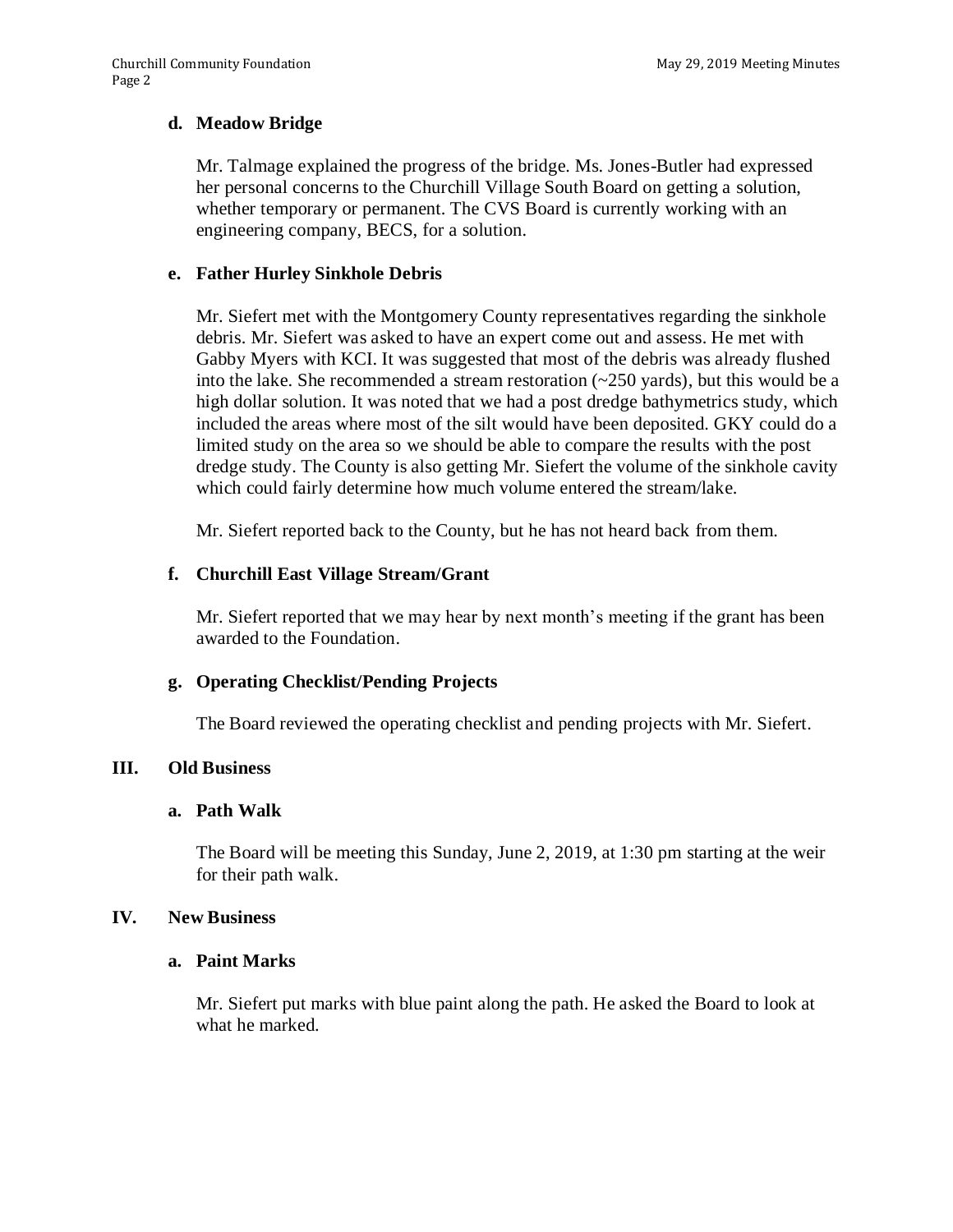# **b. Trees on Father Hurley**

It was noticed that the limbs on the trees need pruning along Father Hurley in the median. Mr. Siefert will ask the County to prune.

### **V. Next Meeting**

The next meeting of the Board of Directors for the Churchill Community Foundation will be Wednesday, June 26, 2019 at 7:30 p.m. at the Waters Landing Community Center.

# **VI. Adjournment**

Motion: To adjourn the May 29, 2019 Board meeting at 9:25 pm. Jones/Jones-Butler. 6/0/0. Talmage, Fickling, Leavitt, Jones-Butler, Chambers and Jones for. Motion passed.